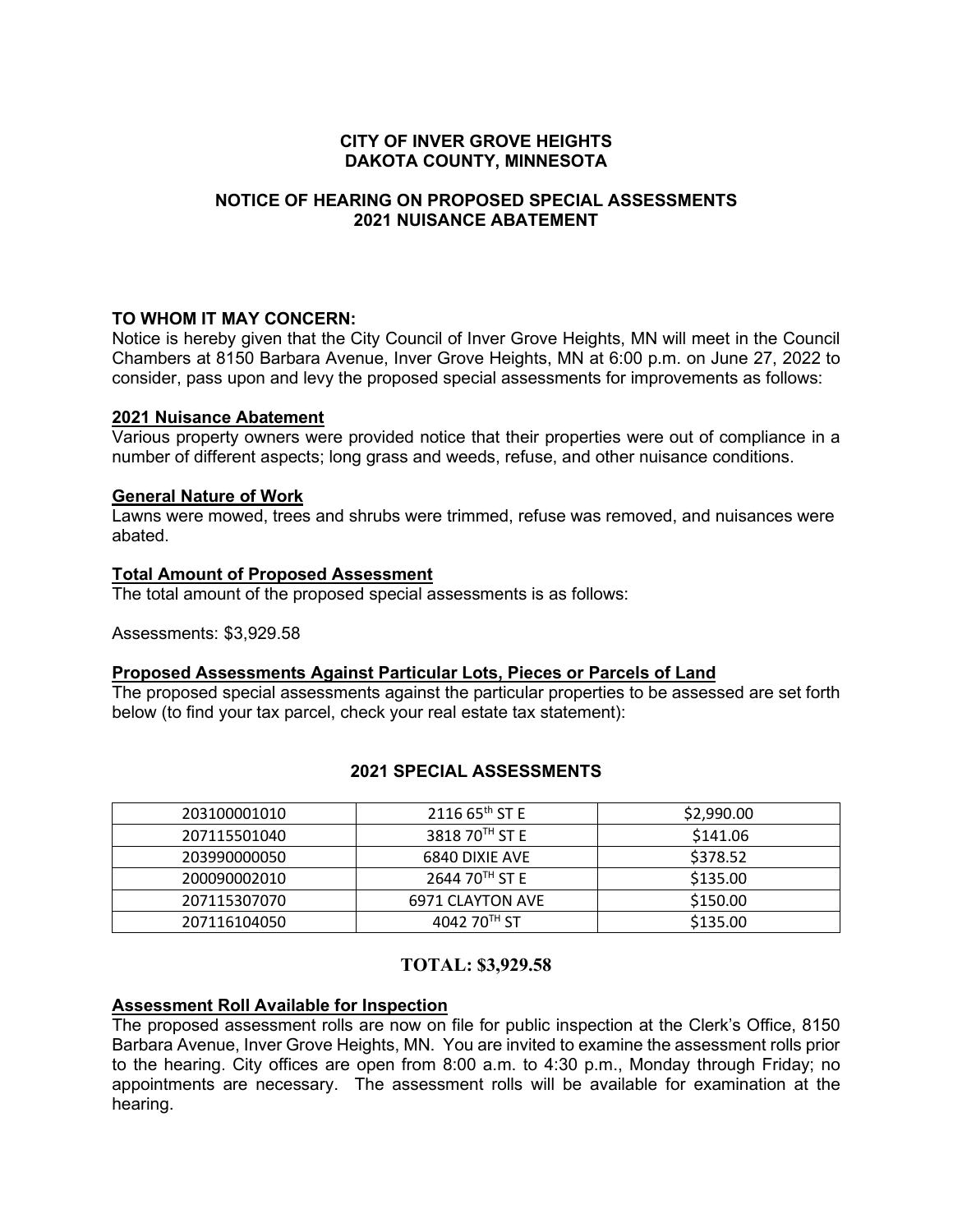## **Objections and Appeals**

Written and oral objections will be considered at the hearing. Minnesota Statute, Section 429.061, states that no appeal may be taken as to the amount of the assessment unless a written objection, signed by the affected property owner, is filed with the municipal clerk prior to the assessment hearing or presented to the presiding officer at the hearing. An owner may appeal an assessment to the District Court pursuant to Minnesota Statute, Section 429.081, by serving notice of the appeal upon the Mayor or the Clerk of the city within thirty (30) days after the adoption of the assessment and filing such notice with the District Court within ten (10) days after service upon the Mayor or Clerk.

### **Senior Citizen Deferment**

Under Minnesota Statutes, Section 435.193 to 435.195, the Inver Grove Heights City Council may, in its discretion, defer the payment of these special assessments for any homestead property owned by a person 65 years of age or older for whom it would be a hardship to make the payments, any homestead property would be owned by a person who is retired by virtue of a permanent and total disability, for whom it would be a hardship to make the payments, any homestead property owned by a person who is a member of the Minnesota National Guard or other military reserves who is ordered in to active military service (as defined in Minnesota Statutes Section 190.05 subdivision 5(b) or 5(c), as stated in the person's military orders , for whom it would be a hardship to make the payments. When deferment of the special assessments has been granted and is terminated for any reason provided by law, all amounts accumulated, plus applicable interest, become due. Any assessed property owner meeting the requirements of this law and Resolution No. 09-13, adopted under it, may apply to the City Clerk on the prescribed form for such deferral of payment of these special assessments. If you qualify and wish a deferment, then contact the City Clerk.

#### **Authority to Specially Assess**

The proposed assessments are to be levied pursuant to Minnesota Statutes, Chapter 429. The improvements are proposed to be assessed on the basis of the costs incurred to perform the work. The areas, parcels, lots and pieces of property, as specially described herein, are subject to said assessments. The amounts set forth in this Notice are the proposed assessments. The City Council will consider the proposed assessments at the meeting and may levy the assessments at the meeting or at a later date. The City Council may levy and adopt special assessments that are the same or different than the proposed amounts.

#### **Payment of Special Assessments**

Once the special assessments are levied and adopted, the special assessments will be certified to the Dakota County Auditor to be extended on the property tax lists for collection with real estate taxes. Prior to this certification, however, the property owner may prepay the entire amount of the special assessment without any interest thereon provided the prepayment is received within 30 days after levy and adoption of the special assessments by the City Council. If the property owner wishes to prepay the special assessments without any interest, then such payment must be made to the City of Inver Grove Heights at City Hall, 8150 Barbara Avenue, Inver Grove Heights, MN 55077. Partial prepayment of the special assessment is not presently allowed under City ordinances; the prepayment, without interest must be for the entire amount of the special assessments.

If prepayment is not received within thirty (30) days after the special assessments are levied and adopted by the City Council, then: